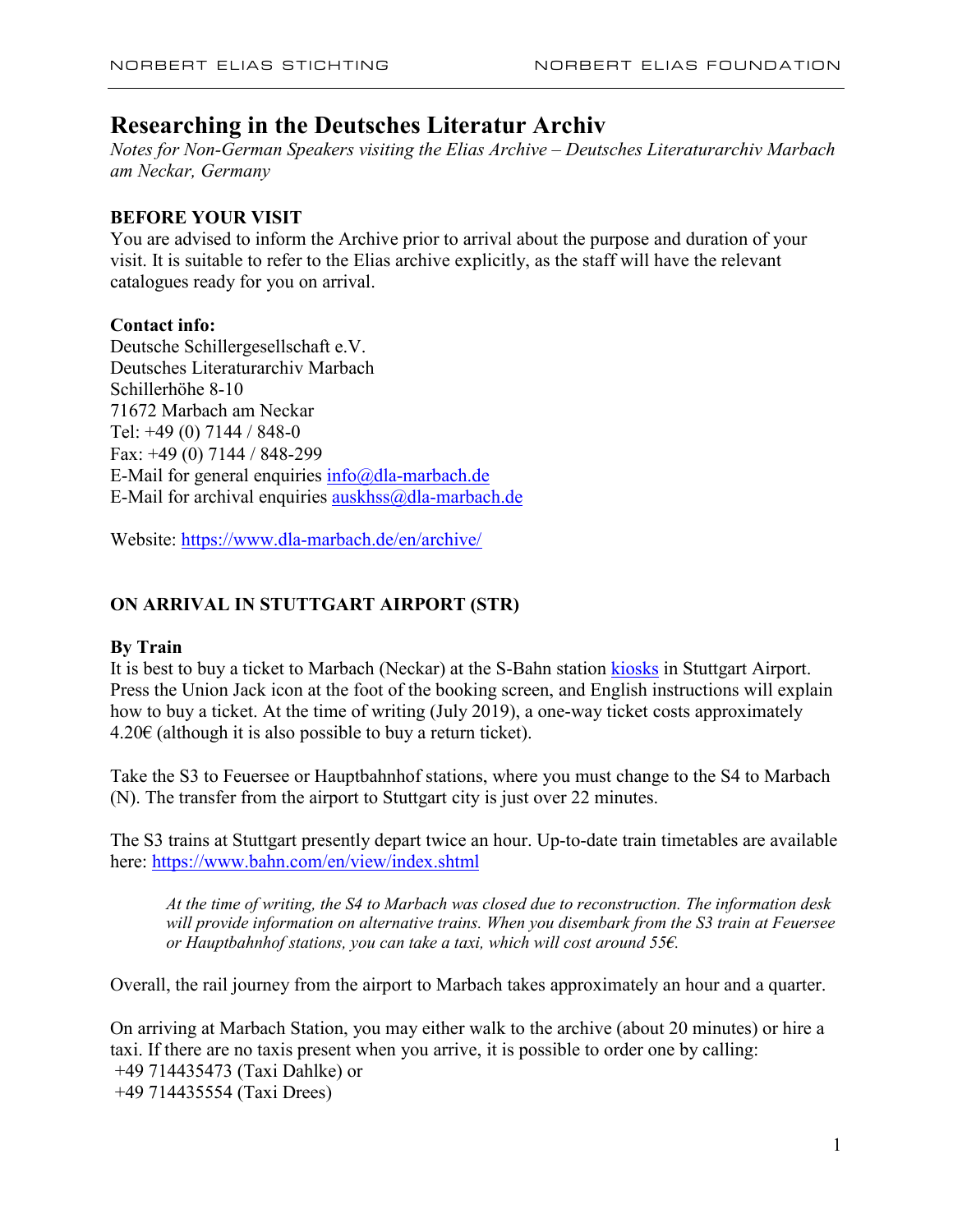#### **By Car**

Cars rentals are available at Stuttgart Airport if you prefer to drive yourself. Further information is available here:<https://www.stuttgart-airport.com/getting-here/rental-cars/>

There are several main routes from Stuttgart Airport to Marbach, but the [quickest one](https://www.google.com/maps/dir/stuttgart+airport/German+Literature+Archive+Marbach,+Schillerh%C3%B6he+8,+71672+Marbach+am+Neckar,+Germany/@48.8238997,9.0604903,11z/am=t/data=!4m18!4m17!1m5!1m1!1s0x4799c28ca5ce6fb5:0x51e8e178f7793d93!2m2!1d9.205576!2d48.6876365!1m5!1m1!1s0x4799cd945b55605d:0x5e0c5f23c5d0e1b1!2m2!1d9.2558819!2d48.9362529!2m3!6e0!7e2!8j1564045200!3e0) takes roughly 35-50 minutes (50.8 km)

#### **ACCOMMODATION**

#### *Parkhotel Schillerhöhe*

The most convenient, yet not cheap, place to stay is the Parkhotel, Schillerhöhe – a two minute walk from the archive. From the hotel turn left, walk around the top side of the Stadthalle next door, and the archive is across the grass (where there is a famous statue of Schiller). The Parkhotel provides free wireless internet access, so that you can check your e-mail etc.

#### **Parkhotel Schillerhöhe**

Schillerhöhe 14 71672 Marbach am Neckar Tel: +49 71 44 90 50 Fax: +49 71 44 9 05 88 E-Mail: [info@parkhotel-schillerhoehe.de](mailto:info@parkhotel-schillerhoehe.de) Website[: http://www.parkhotel-schillerhoehe.de/](http://www.parkhotel-schillerhoehe.de/)

#### *Collegienhaus (Collegium House)*

Collegienhaus – which is a five minute walk from the archive, is comprised of 30 self-catered apartments. It is wise to book early, and you can do so by contacting the administrator (presently Mrs. Elke Tietz-Allmendinger) at collegienhaus  $\omega$ dla-marbach.de. The cost of a room is currently just under 35€ per night.

Collegienhaus is a quiet and pleasant building that is excellent for research. The rooms are spacious with en-suite facilities. There are self-catering facilities and room are equipped with hobs, a kettle, a pasta strainer, plates, cutlery, tin opener, scissors etc. Towels and cutlery are provided, but it will be necessary to bring your own soap and shampoo.

There is a supermarket in Marbach – approximately a ten minute walk from Collegienhaus – where it is possible to buy essentials. There are no television sets in individual rooms, but there is a TV room (and kitchen) on the ground floor of the building.

*To reach Collegienhaus by taxi it is best to ask the taxi driver to drive you right to the front door which is off "Lenauweg", a pedestrian path which taxis are allowed to enter.*

If you arrive late in the evening, you can enter a code at the entrance to the building and collect the necessary keys.

**Deutsches Literaturarchiv Marbach Collegium House** Schillerhöhe 8-10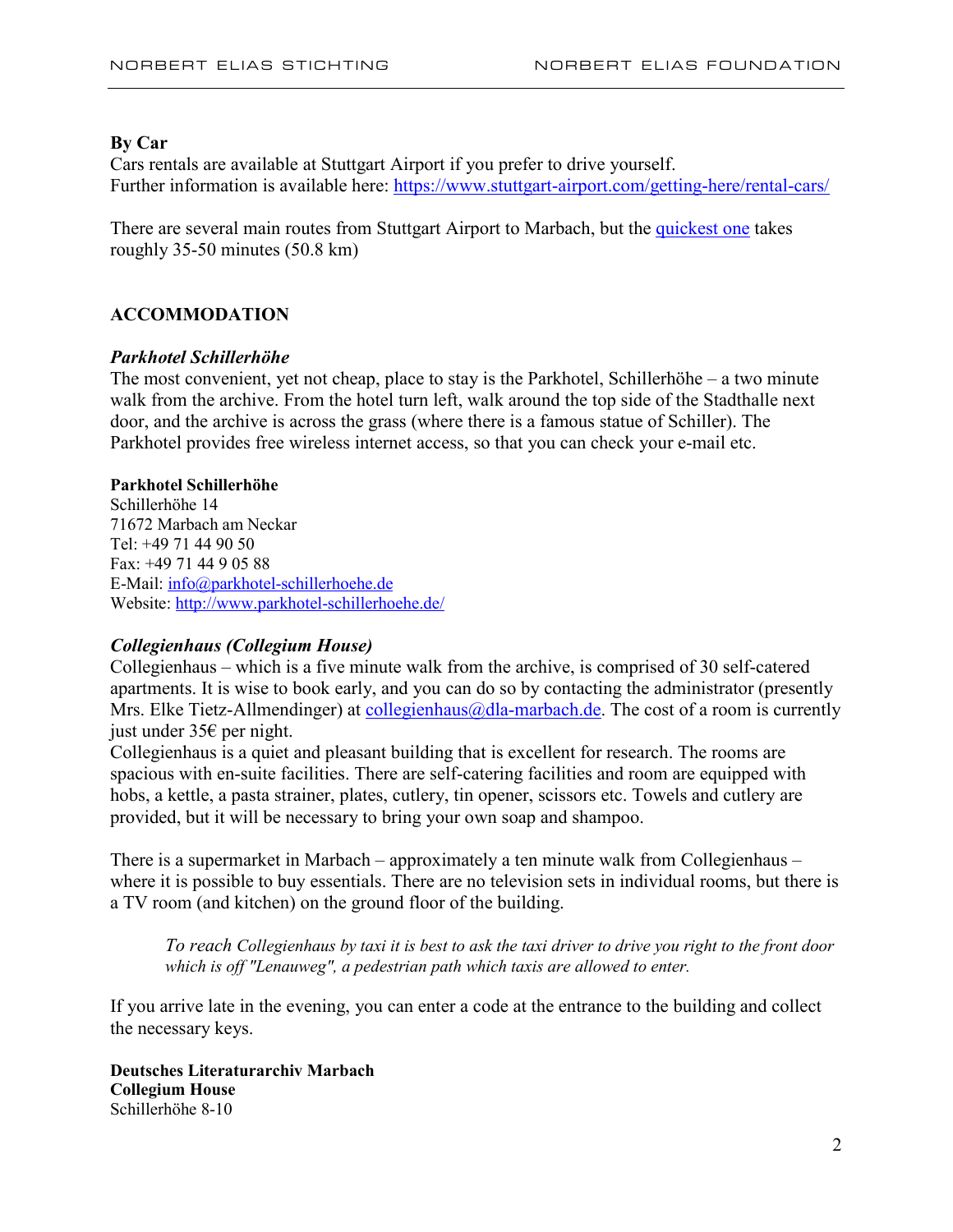71672 Marbach am Neckar Tel: +49 (0) 7144 / 848-800 Fax: +49 (0) 7144 / 848-899 E-Mail: [collegienhaus@dla-marbach.de](javascript:linkTo_UnCryptMailto() Website[: https://www.dla-marbach.de/en/service/collegium-house/](https://www.dla-marbach.de/en/service/collegium-house/)

Other stays at Marbach, including homestays can be found at the website of the municipal: <http://www.schillerstadt-marbach.de/index.php?id=40>

## **ARCHIVE OPENING TIMES**

The Archive is open from 8.30 to 18.00 Monday to Friday. It is located between the Schiller [National Museum](https://www.dla-marbach.de/museen/schiller-nationalmuseum/) and the [Literaturmuseum](https://www.dla-marbach.de/museen/literaturmuseum-der-moderne/) just past the car park for those buildings.

The Reading Room of the Library is open from 8.30 to 20.00 Monday to Friday, and 10.00 to 17.00 on Saturday.

## **ARRIVAL AT THE ARCHIVE – REGISTRATION**

Report to reception (located in the reading room) and have any correspondence relating to your visit handy. You will need to register on the computer in order to acquire a reader's ticket. It is necessary to register each day you visit the archive. Staff are very helpful, and registration will take no more than five minutes. The staff will direct you to put coats and bags in a locker downstairs (1 $\epsilon$  refundable). You will then be directed to a registration desk through double doors to the right of the reception. Here you must complete a 'Benutzungsantrag' or registration form. You will then be given a 'Benutzerausweis', a user's card. You must present your passport for registration. You will then be taken to the reading room where you can work.

In line with standard archive practices you can take only pencils, a notebook and/or a computer into the reading/work room.

The reading room where you will work, and where you can access the materials, is downstairs (on your first visit you will be directed). You have to sign in each day in the reading room. The room is staffed all day, and the staff is accomodating – they deal with requests, photocopying etc. When you leave each night, return your documents (in their folders) plus the catalogue back to the staff. At that point state clearly if you wish to use the materials again – otherwise all material will be returned to the archive store.

### **CATALOGUE/INVENTORY**

You will then be shown to the Handschriftenlesesaal on the lower floor where you can order and read the relevant research material at the information desk in that section of the building. It is possible to order material before your arrival by contacting the excellent staff in the reading room at [auskhss@dla-marbach.de.](mailto:auskhss@dla-marbach.de) You can check holding in the archive by consulting [HyperElias@WorldCatalogue](http://hyperelias.jku.at/hypereliasstart.htm) or<http://norbert-elias.com/papers-archives/> online.

There are four red folders and one black ring binder listing all of the documents archived. Two of the red folders 'Teil I and Teil III' provide a useful guide to materials such as letters, memos,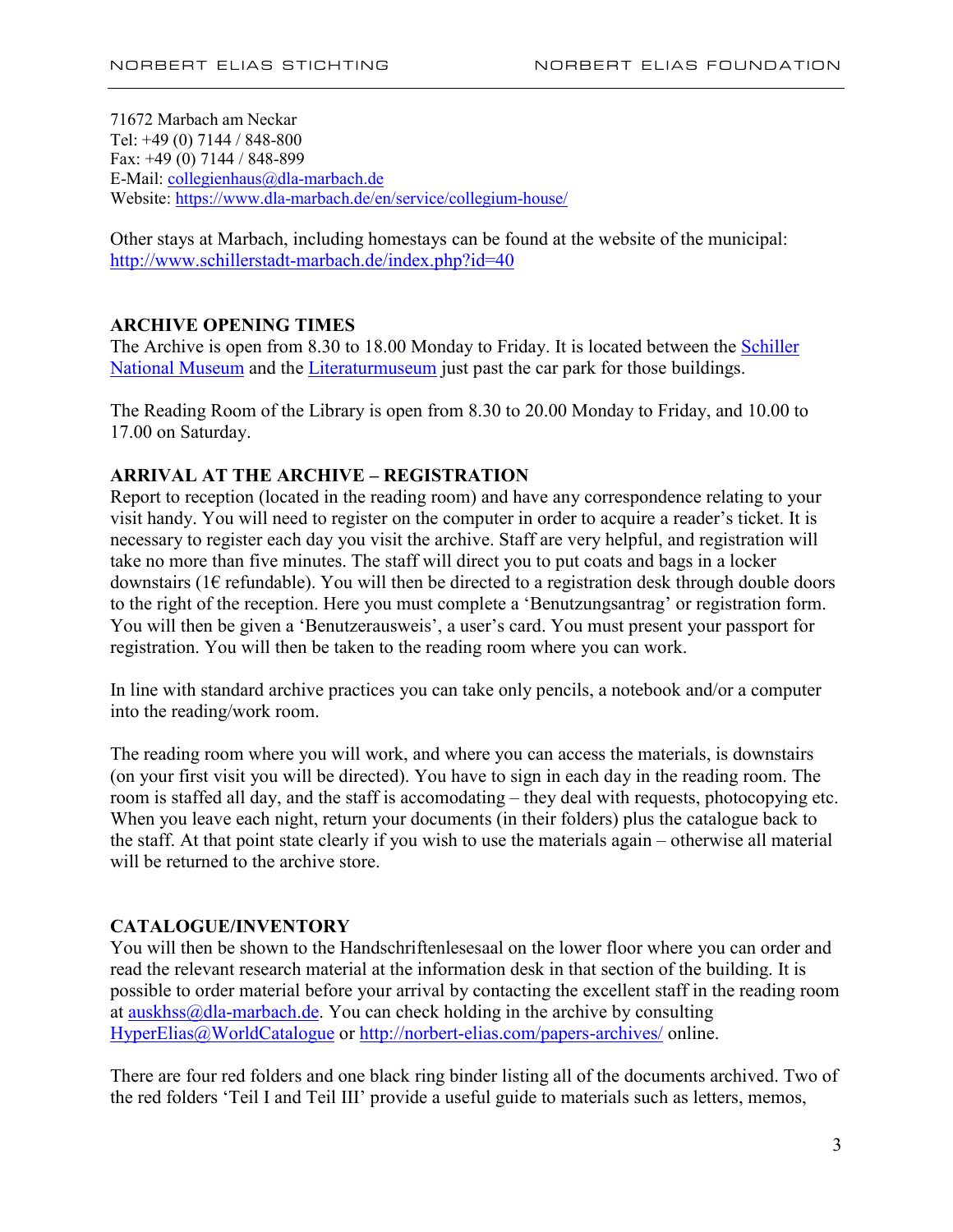manuscripts, appointments and so on. Each item is allocated a number and title, for example '129. Lists of N. Elias's manuscripts. n.d. 5 documents'. This information can be used for requesting the documents you wish to view (see below).

Teil II is an inventory of Elias's own library, i.e. books by others that Elias owned. Those books in which he made notes are deposited here. The black ring binder provides a listing of all the people with whom there is a record of Elias having corresponded – each has a number, e.g. Freud, S. – 36.1.3. This number can then be used to request the selection of correspondence relating to that person – however, please bear in mind the rules regarding correspondence with persons who are still alive.

## **REQUESTING MATERIALS**

Find the relevant materials you wish to view. You will then need to complete a yellow slip/form (available on the desk in the reading room)

- 1. In the section 'Verfasser', write 'Norbert Elias'
- 2. In the section 'Standort/Signatur' you write: A: Elias
- 3. In the section 'Titel' write the material you wish to view eg. '129. Lists of N. Elias's manuscripts. n.d. 5 documents'
- 4. Write you own name in the section 'Name' and the date in the section 'Datum'.
- 5. Hand the yellow slips to staff, who will action your request (it is advisable to make a number of requests at a time using different slips, as this will save time later).
- 6. When the document arrives you will be asked to sign the yellow slip to acknowledge receipt.
- 7. When finished, hand the document/folder back (also see copying).
- 8. Once completed you will be give a copy of the yellow slip as a record of the files you have examined.

Requests can be made up until 4.30 pm. Any requests made around lunchtime will not be delivered until 2pm. Material from the inventory of Elias's own library (i.e. books by others that Elias owned which are deposited here listed in Teil II) will need to be requested from the main archive desk using a white request slip.

#### **PHOTOCOPYING**

Within the laws on copyright etc., visitors are allowed to photocopy some of the materials viewed. For this you have to request a photocopy from 'Xerokopierauftrag'. The staff in the reading room will provide this. On the form you need to specify what you wish to copy, but remember the rules relating to publication of this material (see [http://norbert-elias.com/about](http://norbert-elias.com/about-elias-foundation/contact-us/)[elias-foundation/contact-us/\)](http://norbert-elias.com/about-elias-foundation/contact-us/).

In the folder where the materials are held you will also be asked to insert markers 'Start Here' and 'End here' to highlight the extent of the material you wish to copy. The staff in the archive will tell you if you try to copy too much! There is a charge for each sheet copied. The materials and 'Xerokopierauftrag' form are taken away by the staff and the copies delivered to your desk later.